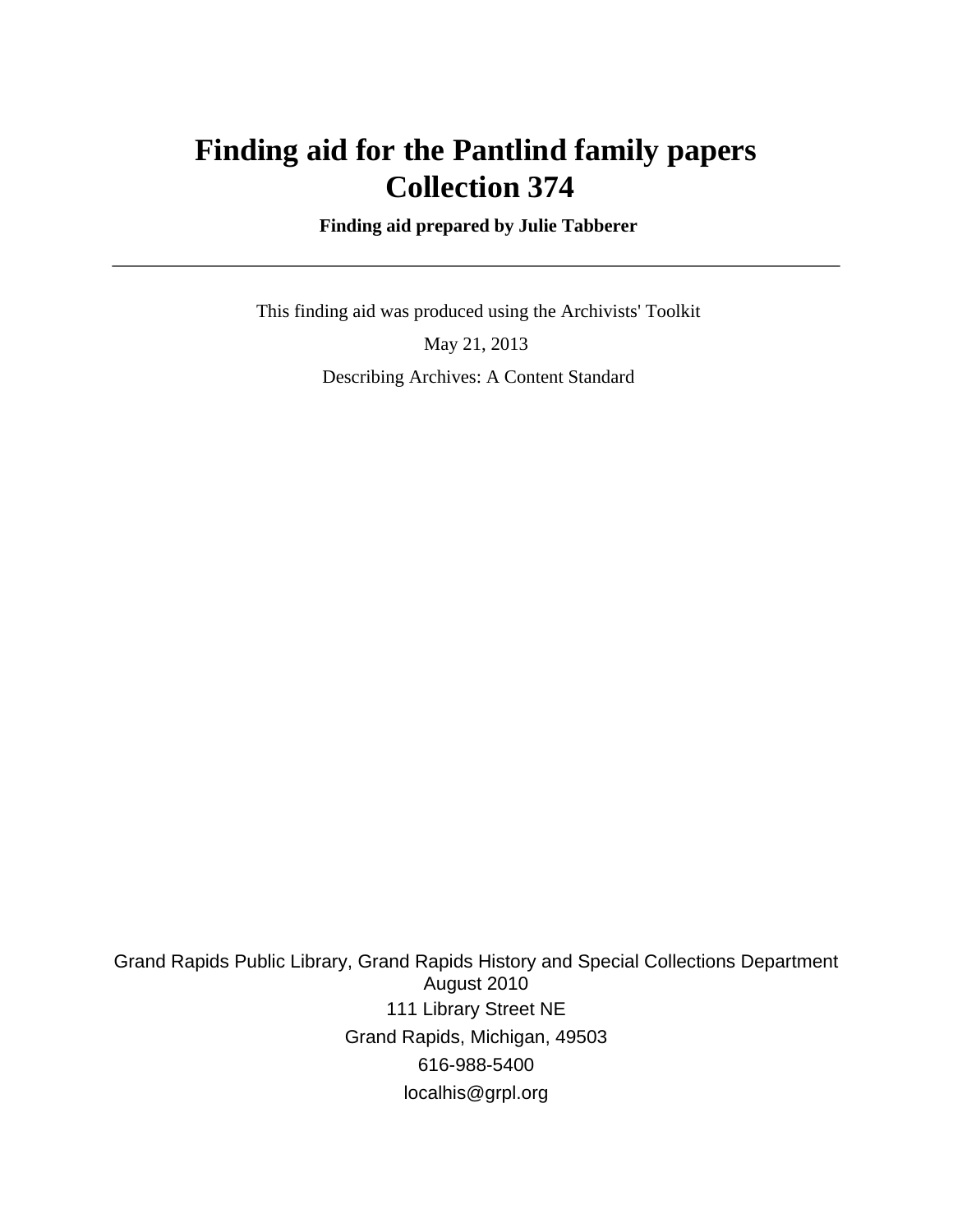# **Table of Contents**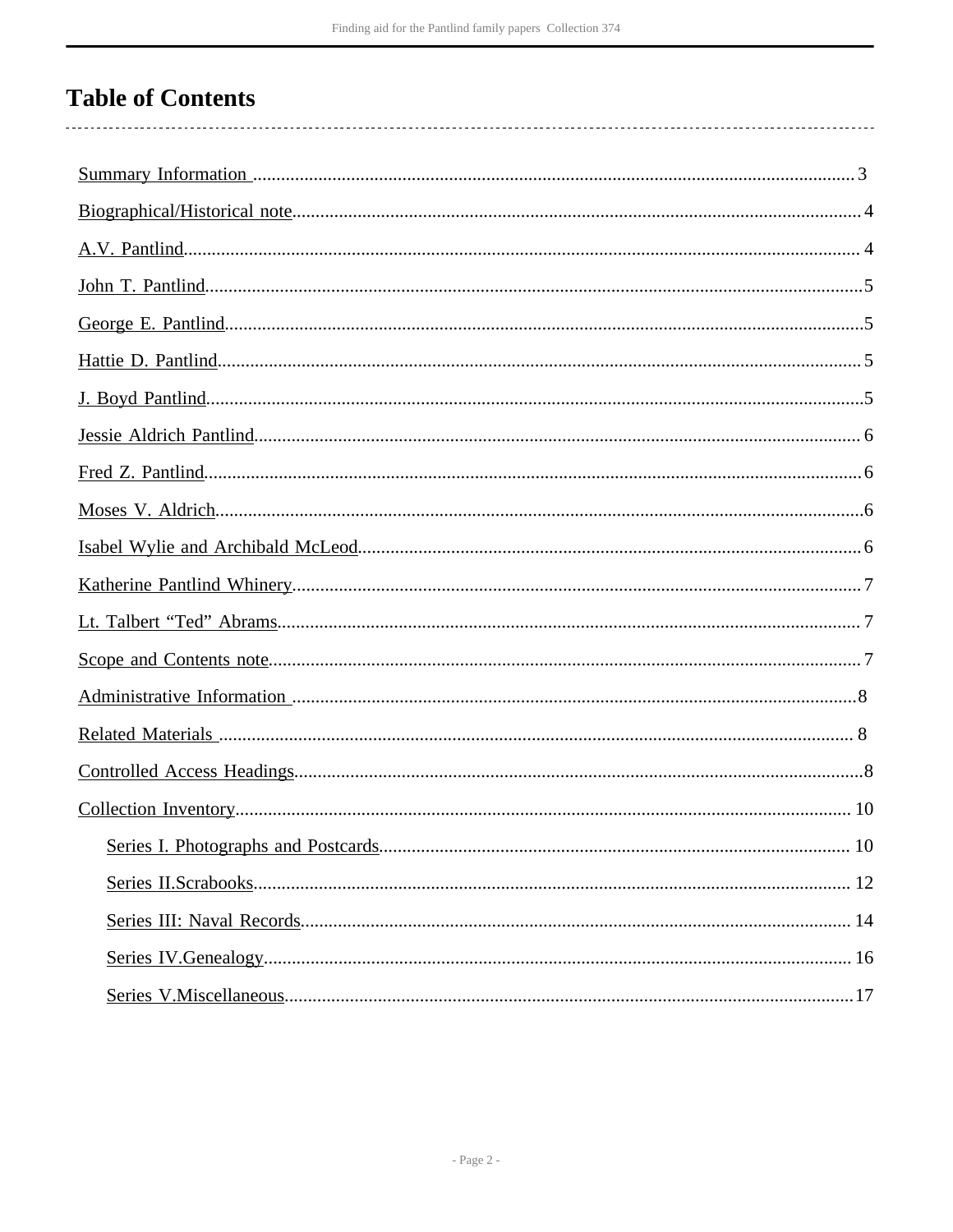# <span id="page-2-0"></span>**Summary Information**

| <b>Repository</b> | Grand Rapids Public Library, Grand Rapids History and Special<br><b>Collections Department</b>                                                                                                                                                                                                                                                                                                                                                                                                                                                                                                                                                                                                                                                                                                                                                              |
|-------------------|-------------------------------------------------------------------------------------------------------------------------------------------------------------------------------------------------------------------------------------------------------------------------------------------------------------------------------------------------------------------------------------------------------------------------------------------------------------------------------------------------------------------------------------------------------------------------------------------------------------------------------------------------------------------------------------------------------------------------------------------------------------------------------------------------------------------------------------------------------------|
| <b>Title</b>      | Pantlind family papers                                                                                                                                                                                                                                                                                                                                                                                                                                                                                                                                                                                                                                                                                                                                                                                                                                      |
| Date [inclusive]  | 1843-1983                                                                                                                                                                                                                                                                                                                                                                                                                                                                                                                                                                                                                                                                                                                                                                                                                                                   |
| <b>Extent</b>     | 2.5 Linear feet Seven boxes                                                                                                                                                                                                                                                                                                                                                                                                                                                                                                                                                                                                                                                                                                                                                                                                                                 |
| Language          | English                                                                                                                                                                                                                                                                                                                                                                                                                                                                                                                                                                                                                                                                                                                                                                                                                                                     |
| <b>Abstract</b>   | The Pantlind family papers collection consists of family papers,<br>scrapbooks, photographs and ephemera. The collection primarily focuses<br>on the family of J. Boyd Pantlind. The Pantlind family was related to other<br>notable early Grand Rapids' families, including the Ledyard, Aldrich,<br>Shepard, Wylie and McLeod families. Documents and information<br>pertaining to these families are also available in the collection, although<br>the scope varies. Items pertaining to the historic Pantlind Hotel (currently<br>the Amway Grand Plaza) are limited to memorabilia such as menus<br>and letterheads. These items are scattered throughout the collection, in<br>scrapbooks and paperwork. The collection also contains genealogical<br>information for the family and correspondence and other documents from<br>the US Naval Reserve. |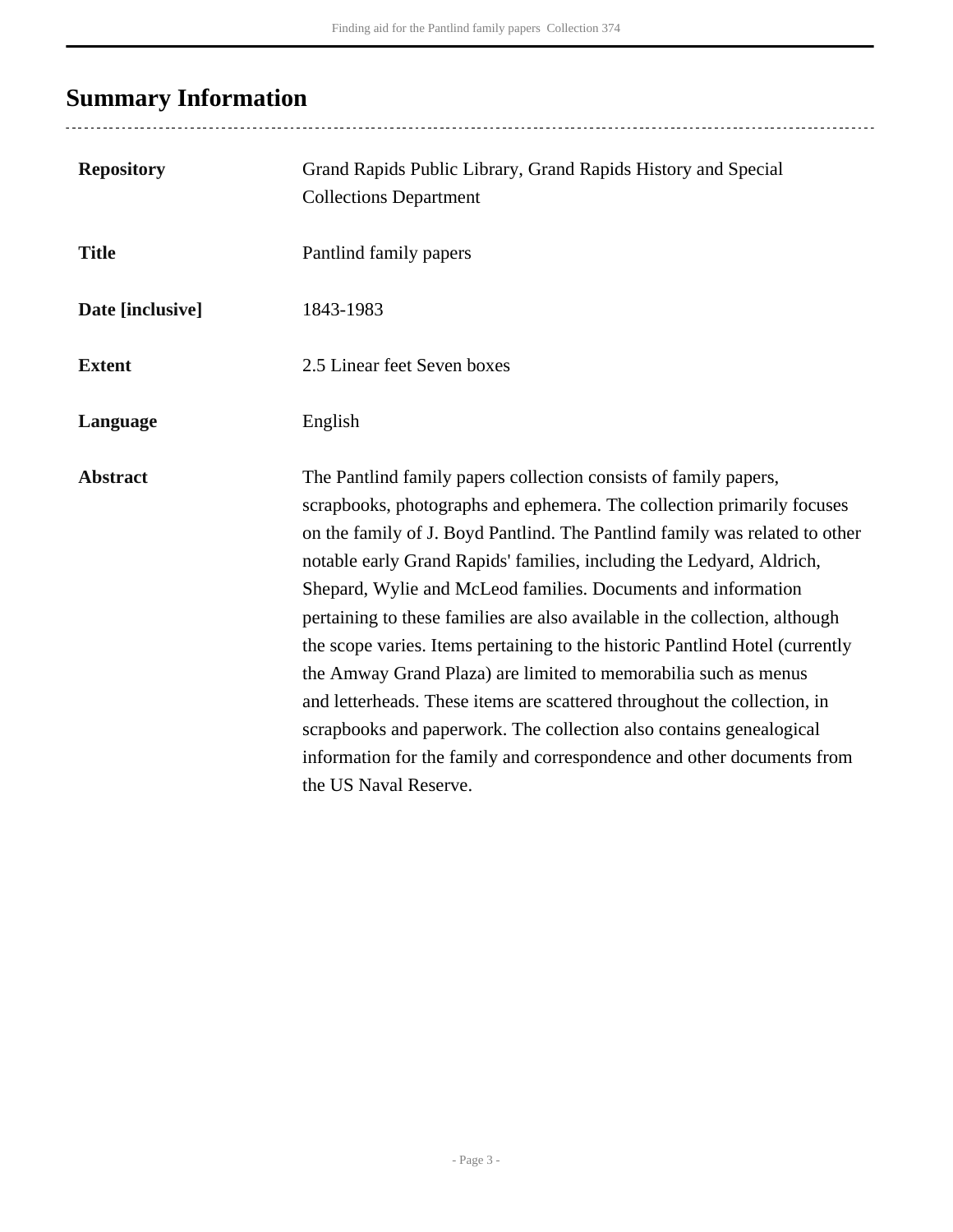# <span id="page-3-0"></span>**Biographical/Historical note**

The Pantlind family is well known in the Grand Rapids area for managing and constructing the Pantlind Hotel, currently known as the Amway Grand Plaza.

Before moving to the Grand Rapids' area, the Pantlind family managed businesses elsewhere in Michigan. A.V. Pantlind managed hotels and railroad eating houses in Paw Paw, Eaton Rapids, East Saginaw, Marshall, Niles and Jackson, Michigan. In approximately 1865 his nephew, J. Boyd Pantlind, joined him. They came to Grand Rapids in the early 1870s, when A.V. Pantlind became one of the landlords of the Morton House.

The Morton House was a hotel located at the northwestern corner of Ionia Avenue NW and Monroe Avenue NW (currently Monroe Center). In 1835, the Hinsdill House was constructed at this site, becoming known as the National Hotel by the late 1830s. In 1872, the National Hotel burnt down (for the second time) and the Morton House was built to replace it in 1874. When the Morton House opened (with A.V. Pantlind as a proprietor), J. Boyd Pantlind served as a bell boy, porter and clerk. Upon the death of his uncle, J. Boyd became the sole proprietor of the hotel. J. Boyd later took over the management of the Sweets Hotel as well.

The Sweets Hotel was located where the current Amway Grand Plaza stands, at the northwest corner of Monroe Avenue NW and Pearl Street NW. The Sweets Hotel was constructed in the late 1860s. From 1913 to 1915, the hotel and surrounding buildings were demolished and the new Pantlind Hotel was constructed. Formally opened in 1916, the hotel was designed by Warren and Wetmore, architects of the Grand Central Terminal and Biltmore Hotel in New York City. The hotel was managed by the Pantlind family through the 1920s. The hotel was later purchased by the Amway Corporation in the 1980's and extensive additions and renovations were conducted.

# <span id="page-3-1"></span>**A.V. Pantlind**

A. Voorhis Pantlind (1821-1896), born in LeRoy, New York, initially worked as a metalsmith. A significant item in the collection is an 1843 handwritten letter of recommendation for A.V.'s work as a smith. A.V. moved to Ohio in 1843 and later to Paw Paw, Michigan. In 1850, he married Maria Dyckman. In the late 1850's, A.V. opened a hotel in Paw Paw. He later managed hotels and dining halls in Niles, Marshall, Jackson, East Saginaw and Eaton Rapids, Michigan. From 1872 until his death in 1896, A.V. managed the Morton House in Grand Rapids.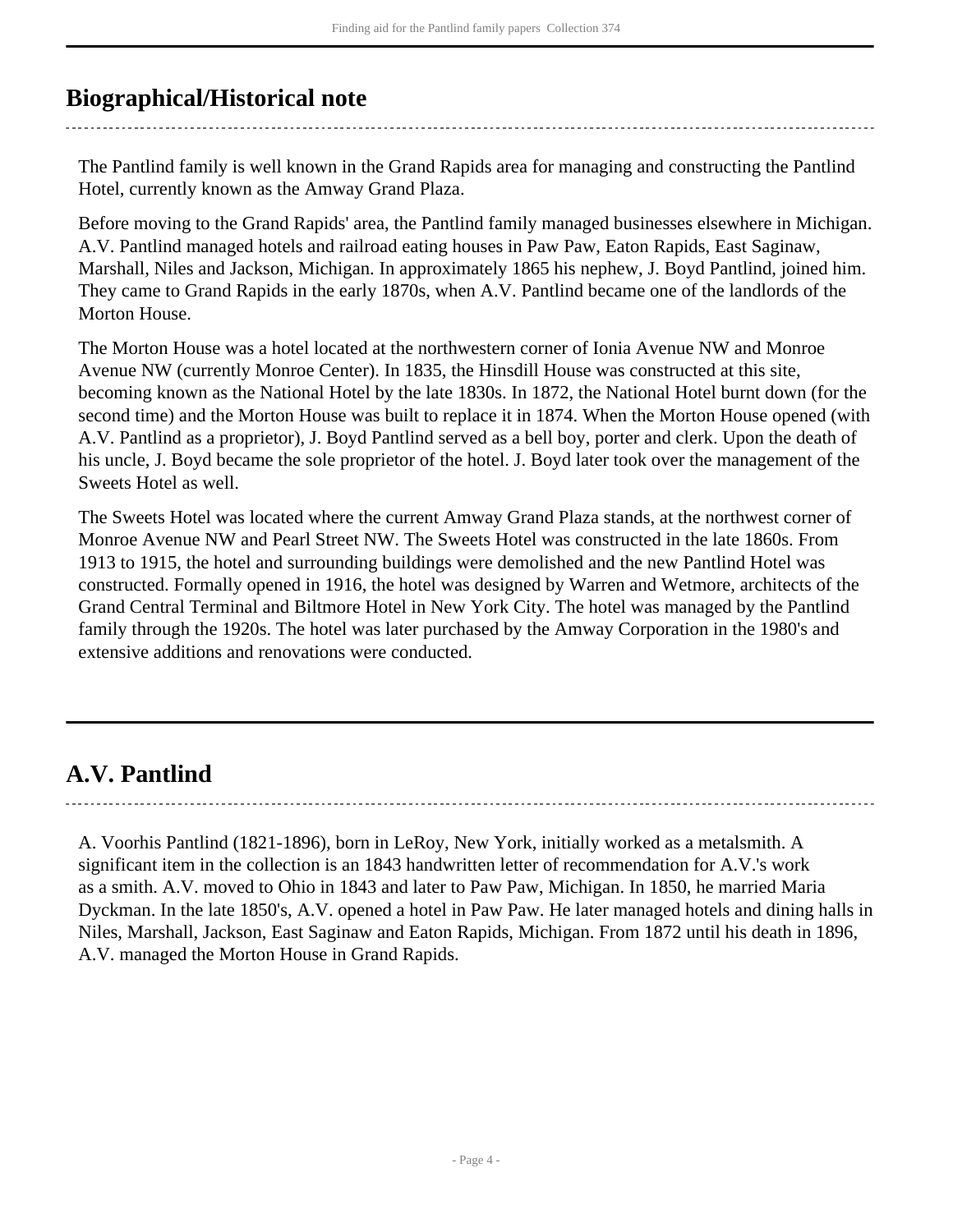# <span id="page-4-0"></span>**John T. Pantlind**

John T. "Pant" Pantlind (about 1844-1882) was the nephew of A.V. Pantlind. John's parents, Charles and Sophia died in 1880 and 1849, respectively. John managed hotels in Carson City, Nevada and in California. He was well known as a local social figure in those areas. The collection contains his personal scrapbook. In addition, several photographs taken in Nevada are included with the Isabel McLeod engagement book. Although unidentified, it is likely that these are photographs of John.

# <span id="page-4-1"></span>**George E. Pantlind**

George Pantlind (about 1855-unknown) was the son of A.V. Pantlind. He received a degree in civil engineering from the University of Michigan in 1876. Historical directories list him as a lawyer. George was involved in local theater and was a member of the masons and the Whist Club.

# <span id="page-4-2"></span>**Hattie D. Pantlind**

Hattie Pantlind (about 1851-1868) was the daughter of A.V. Pantlind and George's sister. She died in 1868 at the age of 17, after a brief illness. The collection contains an envelope with a lock of hair that is identified as "dear Hattie's hair."

# <span id="page-4-3"></span>**J. Boyd Pantlind**

J. (James) Boyd Pantlind (January 30, 1851-December 25, 1922) was the nephew of A.V. Pantlind. He was born in 1857 in Ohio. J. Boyd came to Michigan to work with his uncle in the late 1860's. After A.V.'s death in 1896, J. Boyd took over the operations of the Morton House. He managed the Morton House and then the Pantlind Hotel until passing the operations along to his son, Fred. In addition, J. Boyd managed the Ottawa Beach Hotel in Holland, MI for a time and was greatly involved in local business and social activities.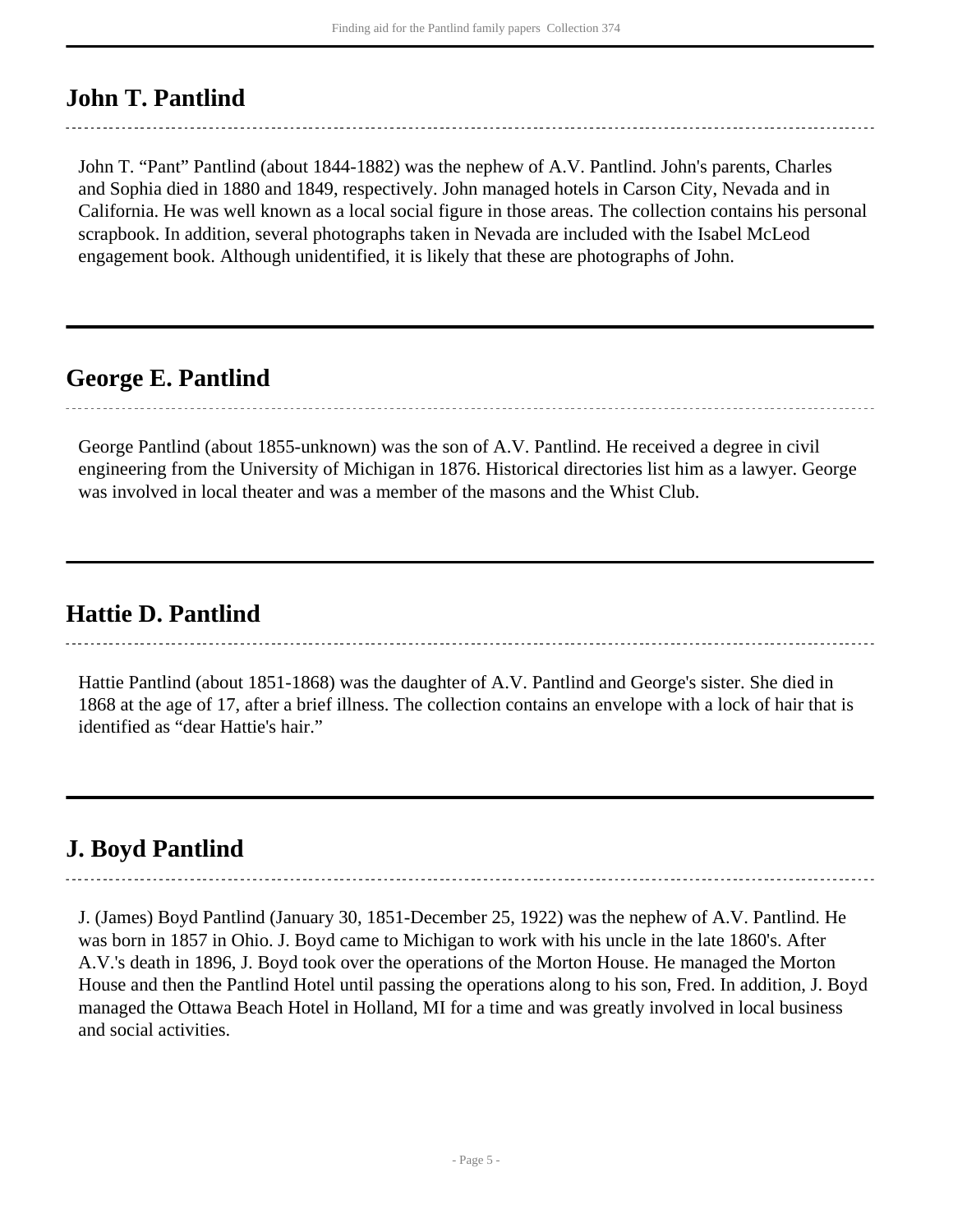## <span id="page-5-0"></span>**Jessie Aldrich Pantlind**

Jessie Louise Aldrich Pantlind (1858-1936) was the daughter of prominent local figure Moses Aldrich. Jessie married J. Boyd Pantlind on April 14, 1880. They had two children, Katherine (Pantlind) Lockwood and Frederick Z. Pantlind. Jessie was actively involved in local social activities and one local history book notes that she "gained reputation as a woman of exceptional business ability" (History of Kent County, edited by Arthur S. White, 1924). Jessie's personal scrapbook is included in the collection.

# <span id="page-5-1"></span>**Fred Z. Pantlind**

Fred Pantlind (July 26, 1886-1929), the son of J. Boyd and Jessie Pantlind, managed the Pantlind Hotel from approximately 1916 until his death. Fred was also an officer in the US Navy Reserve in the 1920's and was a commissioner for the Department of Conservation. Fred, like his father, had an excellent reputation within the hotel industry. He married Hilda Hummer in 1906 and they had four children: Frederica (Pantlind) Johnson, Katherine (Pantlind) Whinery, Hilda (Pantlind) Armstrong and Boyd II.

## <span id="page-5-2"></span>**Moses V. Aldrich**

Moses Aldrich (1829-1879) was born in New York and came to Michigan in 1836. In 1855 he moved from Plymouth, MI to Grand Rapids, MI and went into business with his father-in-law, William B. Ledyard. He later went into the banking business, was mayor of Grand Rapids from 1868 to 1870 and was County Superintendent for the Poor from 1875 until his death in 1879.

# <span id="page-5-3"></span>**Isabel Wylie and Archibald McLeod**

The exact relation of the McLeod family to the Pantlind family is not known. Archibald McLeod's mother, Elizabeth Atkins McLeod, reportedly moved to Grand Rapids to be near her relatives in the Pantlind, Ledyard and Aldrich families. Isabel and Archibald were married in 1910. Archibald, a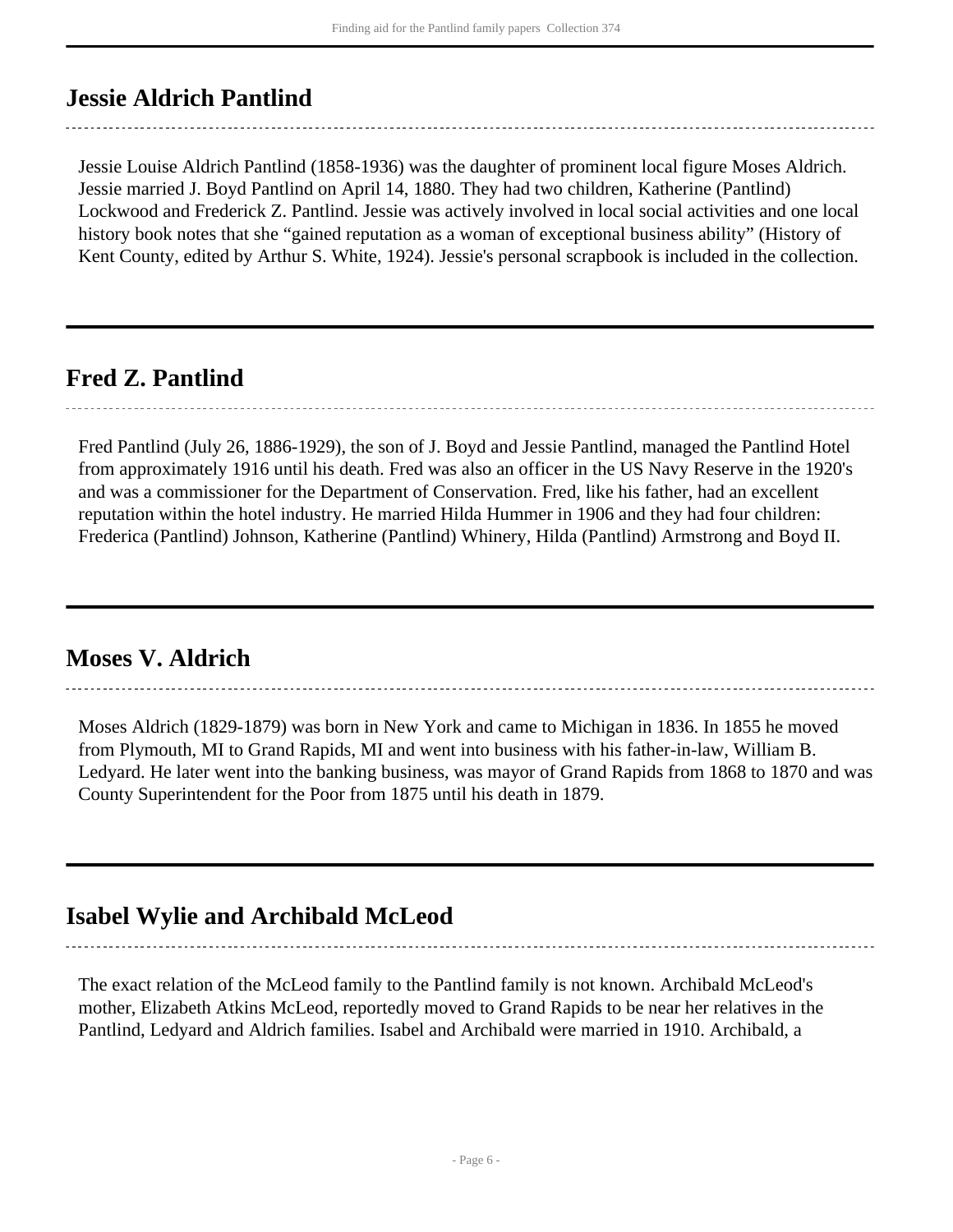successful local businessman, died at a young age in 1923. Isabel and Archibald's only child, Janet, was thrown from a horse and died in 1932, at the age of 20. Isabel McLeod's brother, Curtis Wylie, was also a successful local businessman. Curtis Wylie and Isabel both donated significant amounts to the Grand Rapids Community Foundation. Curtis died in 1958 and Isabel in 1981. Their estates were given entirely to charity and neither left any descendants. The collection contains the engagement book of Isabel Wylie.

# <span id="page-6-0"></span>**Katherine Pantlind Whinery**

Katherine Whinery (January 28, 1910-December 29, 1998) was the daughter of Fred Pantlind and the granddaughter of J. Boyd and donated the majority of this collection. Katherine is known locally for being instrumental in building John Ball Park Zoo in the late 1940's. During the depression, the local zoo had been mostly dismantled.

# <span id="page-6-1"></span>**Lt. Talbert "Ted" Abrams**

Lt. Abrams (1895-1990) is commonly known as the father of aerial photography. He operated the ABC Airline Corporation in Lansing, Michigan, later known as Abrams Aerial Survey Corporation. Included in the collection is an aerial photograph of the Pantlind Hotel, addressed to Fred Pantlind and signed by Lt. Abrams.

### <span id="page-6-2"></span>**Scope and Contents note**

The Pantlind family papers cover at least 140 years and are varied in scope. The primary focus is on photographs and ephemera related to the family. Documents pertaining to the hotels operated by the Pantlinds are included throughout scrapbooks and correspondences. The collection also contains genealogical information for the family and correspondence and other documents from the US Naval Reserve.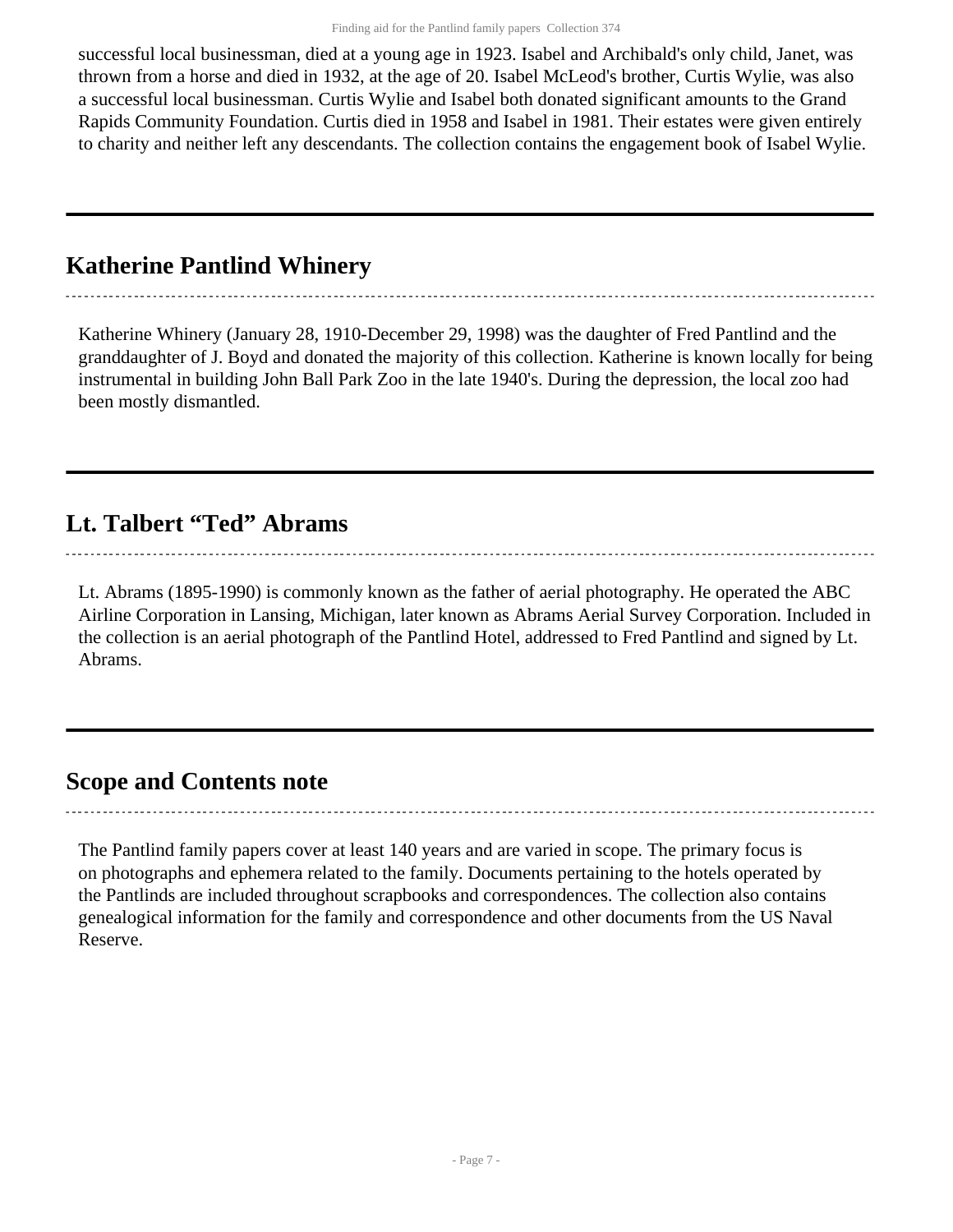# <span id="page-7-0"></span>**Administrative Information**

#### **Publication Information**

Grand Rapids Public Library, Grand Rapids History and Special Collections Department August 2010

#### **Immediate Source of Acquisition note**

Katherine Pantlind Whinery, accession number 1996.027.

#### **Processing Information note**

The items in the collection were donated or purchased at different times. The material is mostly organized as found. A few items show signs of red rot and are placed in separate folders. The scrapbooks and some of the older photographs are in fragile condition.

## <span id="page-7-1"></span>**Related Materials**

#### **Related Archival Materials note**

Collection 163: Kent County Council for Historic Preservation, Oral History Project, includes Mrs. C.L. Lockwood and Mrs. George Whinery, daughter and granddaughter of J. Boyd Pantlind, respectively.

Col 280: GRPL Michigan Travel Collection: Whist Club Trip to Bear Lake (same as this collection), Box 10 Folder 5

Col 216: GRPL Ephemera Collection: Box 12, Whist Club Yearbook, circa 1897

Col 070: Charles Merrill Photo Collection: Photographs from his studio are included in the collection.

# <span id="page-7-2"></span>**Controlled Access Headings**

**Corporate Name(s)**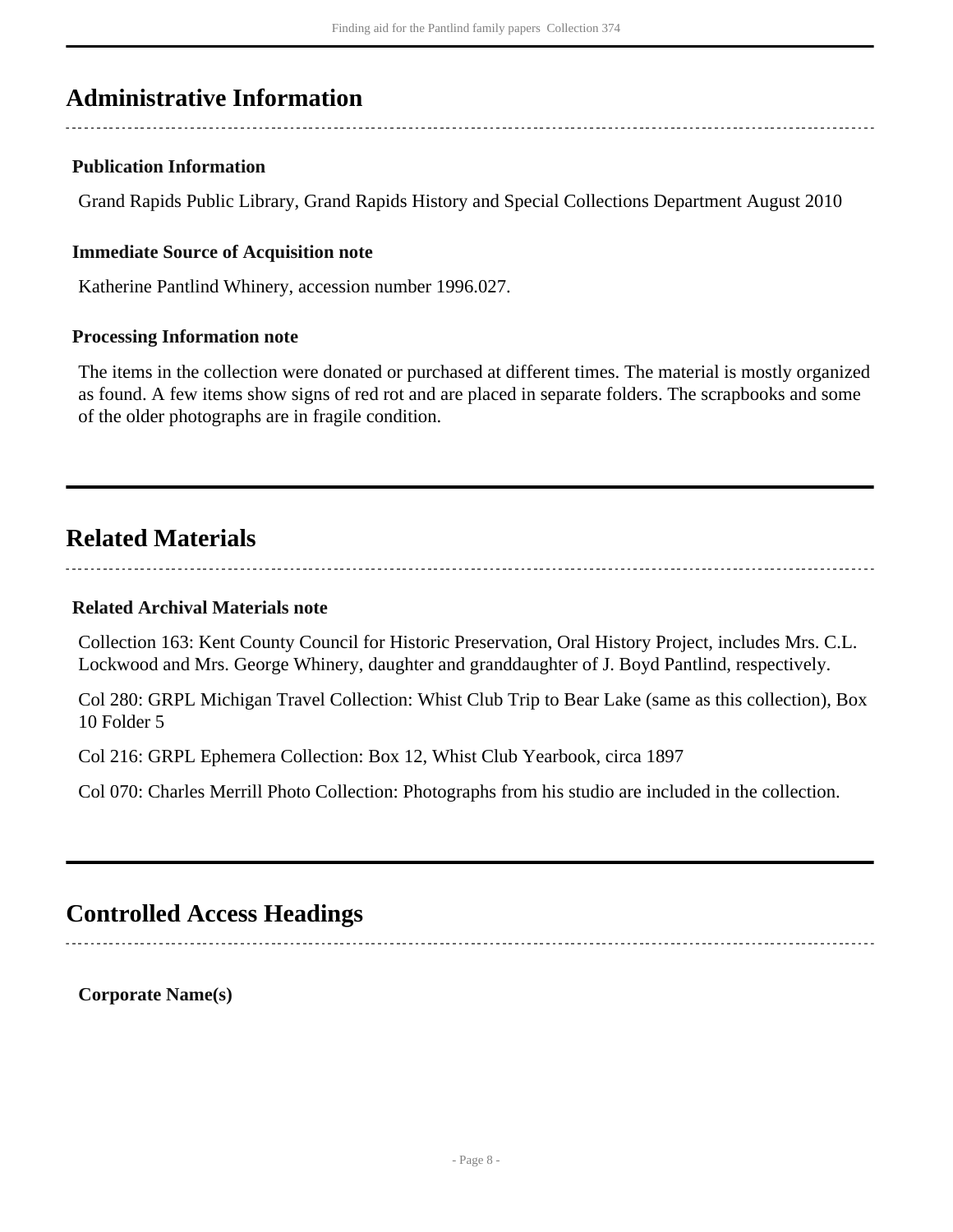• United States. Navy. Naval District, 9th.

#### **Family Name(s)**

- Aldrich
- Pantlind

#### **Genre(s)**

• family papers

#### **Geographic Name(s)**

• Grand Rapids (Mich.) -- History

#### **Subject(s)**

• Hotels -- Michigan -- Grand Rapids -- History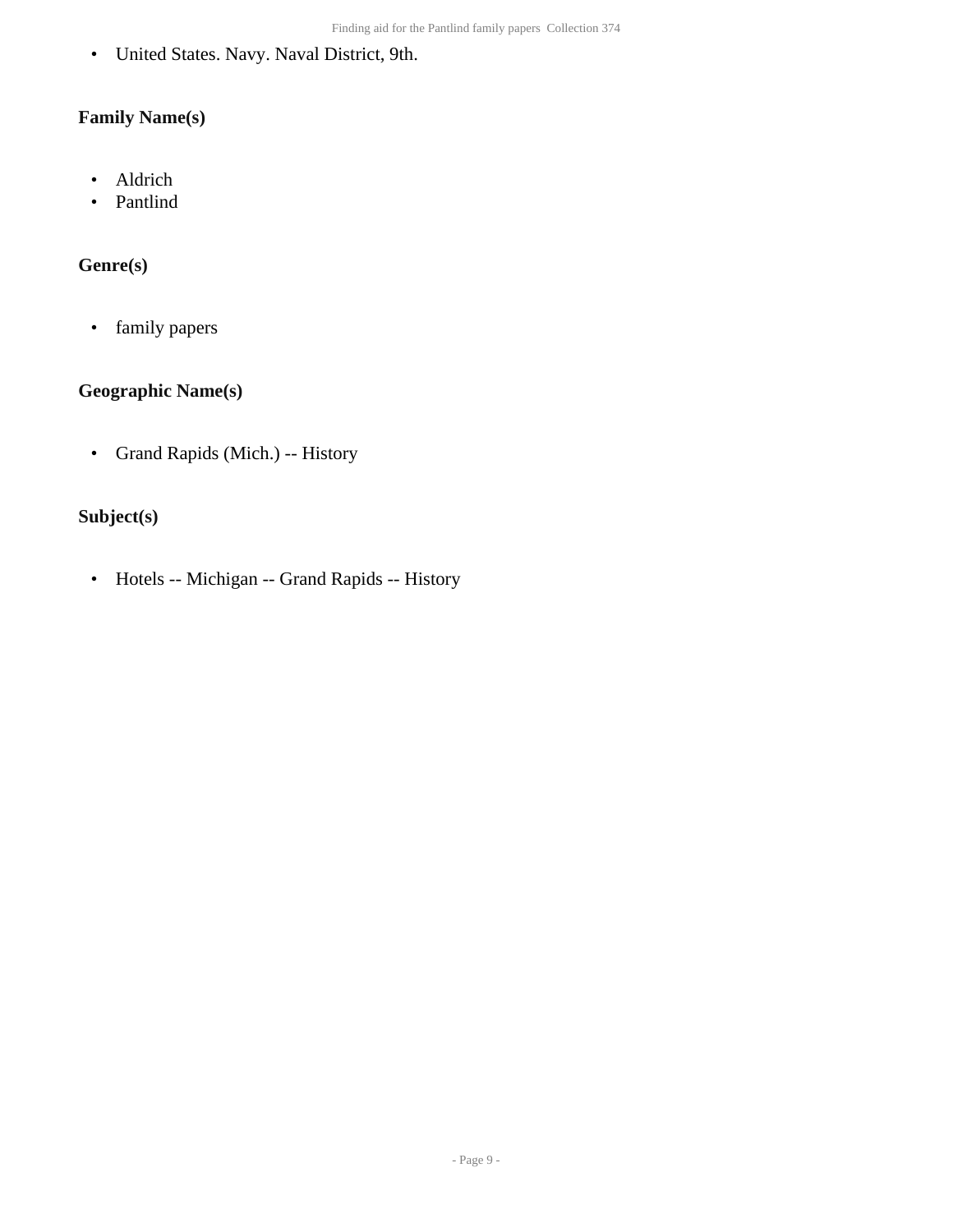# <span id="page-9-0"></span>**Collection Inventory**

#### <span id="page-9-1"></span>**Series I. Photographs and Postcards**

#### **Scope and Contents note**

A variety of photographs are included in the collection, mostly from the early 1900s through approximately 1950. Several Pantlind family members are pictured in the photographs, however many of the people in the photographs are not identified. The collection also contains interior and exterior building shots, aerial views and a street scene. The postcards in the collection are drawings and depict early Grand Rapids scenes.

One notable photograph is of a zeppelin docking at Ford Airport in Dearborn, MI. The dirigible mast was reportedly only used twice.

|                                                                                                                                                    | <b>Box</b> | <b>Folder</b> |
|----------------------------------------------------------------------------------------------------------------------------------------------------|------------|---------------|
| Veterans Memorial Park (three 8x10 photographs), approximately late<br>1950s or early 1960s                                                        |            |               |
| Aerial view of downtown Grand Rapids, including Pantlind Hotel.<br>Inscribed: "To Fred Z. Pantlind. Many Happy Landings. Lt. Ted Abrams,<br>Pilot" |            |               |
| Aerial view of a US Navy zeppelin docking at Ford Airport in Dearborn,<br>Michigan, 1920s or 1930s.                                                |            | 2             |
| Photograph of a brick, two-story house.                                                                                                            |            | 3             |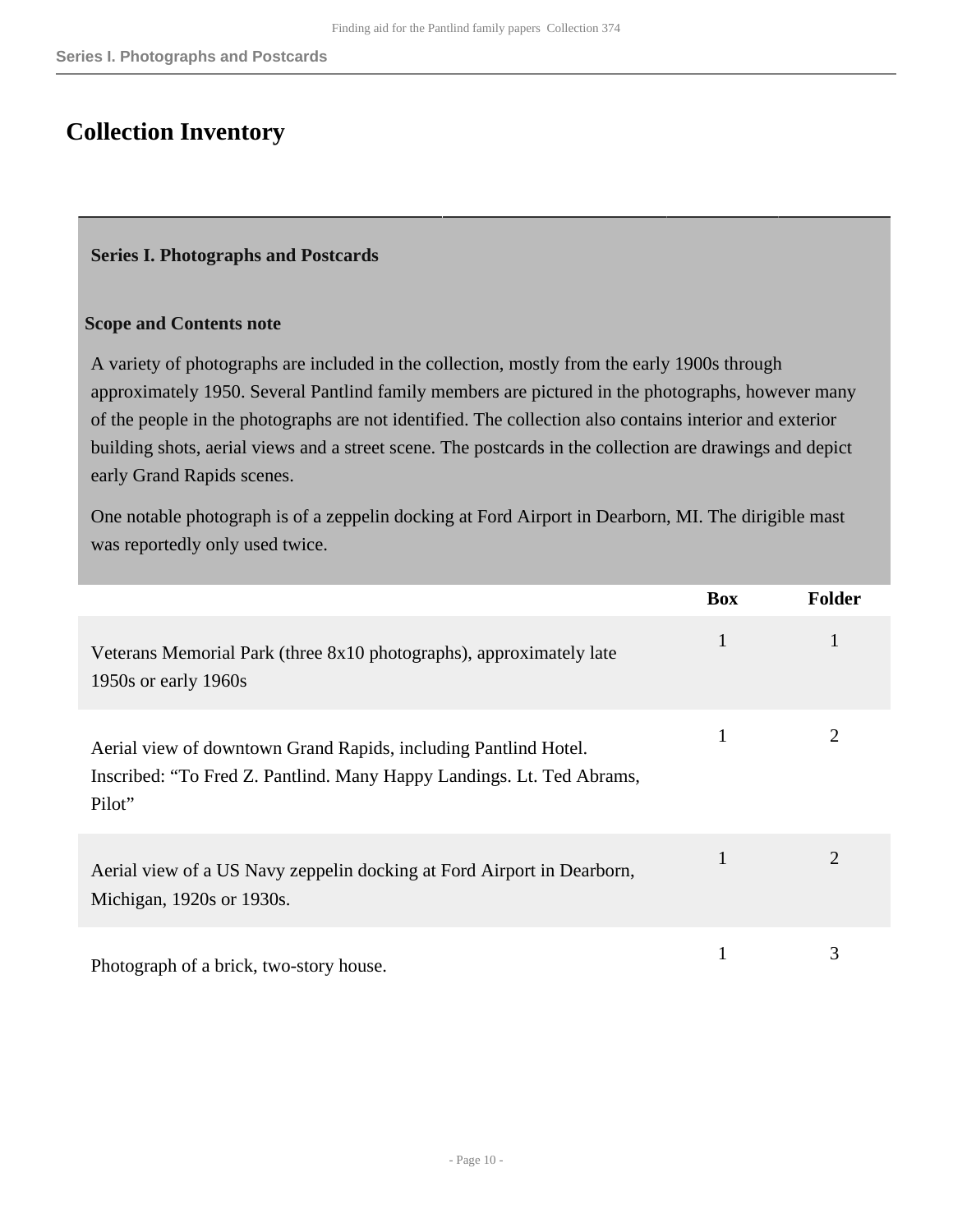| Photographs of the interior of a house (four). Back of photographs read:<br>"C.L. Merrill & Co., Photographs and Views. Gallery 93 Ottawa & 55<br>Monroe Sts. Grand Rapids, Michigan"                                                                                                           | $\mathbf{1}$ | 4               |
|-------------------------------------------------------------------------------------------------------------------------------------------------------------------------------------------------------------------------------------------------------------------------------------------------|--------------|-----------------|
| Photograph of Monroe Ave with a parade. F.W. Woolworth building in<br>foreground. Typed on back: 'Taken at Grand Rapids, Mich – May 30,<br>1920. By Henry M. Gillett, 134 Monroe, Ave, Grand Rapids, Mich.'                                                                                     | $\mathbf{1}$ | 5               |
| Illustrated postcards of Grand Rapids, MI, 1907-1909, To/from: Antionette<br>Rosendahl (Anette), Mrs. B. Beckman, Letty Michles. Including Bathing<br>Beach, Reeds Lake; Grand Trunk Depot; Bridge Street Bridge; City Hall;<br>Butterworth Hospital; North Park; Japanese Night at Reed's Lake | 1            | 6               |
| Illustrated postcards of Grand Rapids, MI, 1967, including Reeds Lake in<br>1896; Opening of City Hall, 1888 (three copies)                                                                                                                                                                     | $\mathbf{1}$ | 7<br><b>Box</b> |
|                                                                                                                                                                                                                                                                                                 |              | 5               |
| Photograph book with numerous, unidentified photographs, circa late 1800s/early 1900s.                                                                                                                                                                                                          |              |                 |
|                                                                                                                                                                                                                                                                                                 | <b>Box</b>   | <b>Folder</b>   |
| Loose Photographs, Photograph Book. Includes photograph of William B.<br>Ledyard. Photographer O.W. Horton.                                                                                                                                                                                     | 5            | 1               |
| Photograph, verso "W.B. Ledyard, born Sept 16 '1811.' Took in the year of<br>1885. Born in Saratoga N.Y. Died May 9, 1890."                                                                                                                                                                     | 1            | 11              |
| Photograph, verso George Whinery, m Kay Pantlind Whinery                                                                                                                                                                                                                                        | $\mathbf{1}$ | 12              |
|                                                                                                                                                                                                                                                                                                 |              | <b>Box</b>      |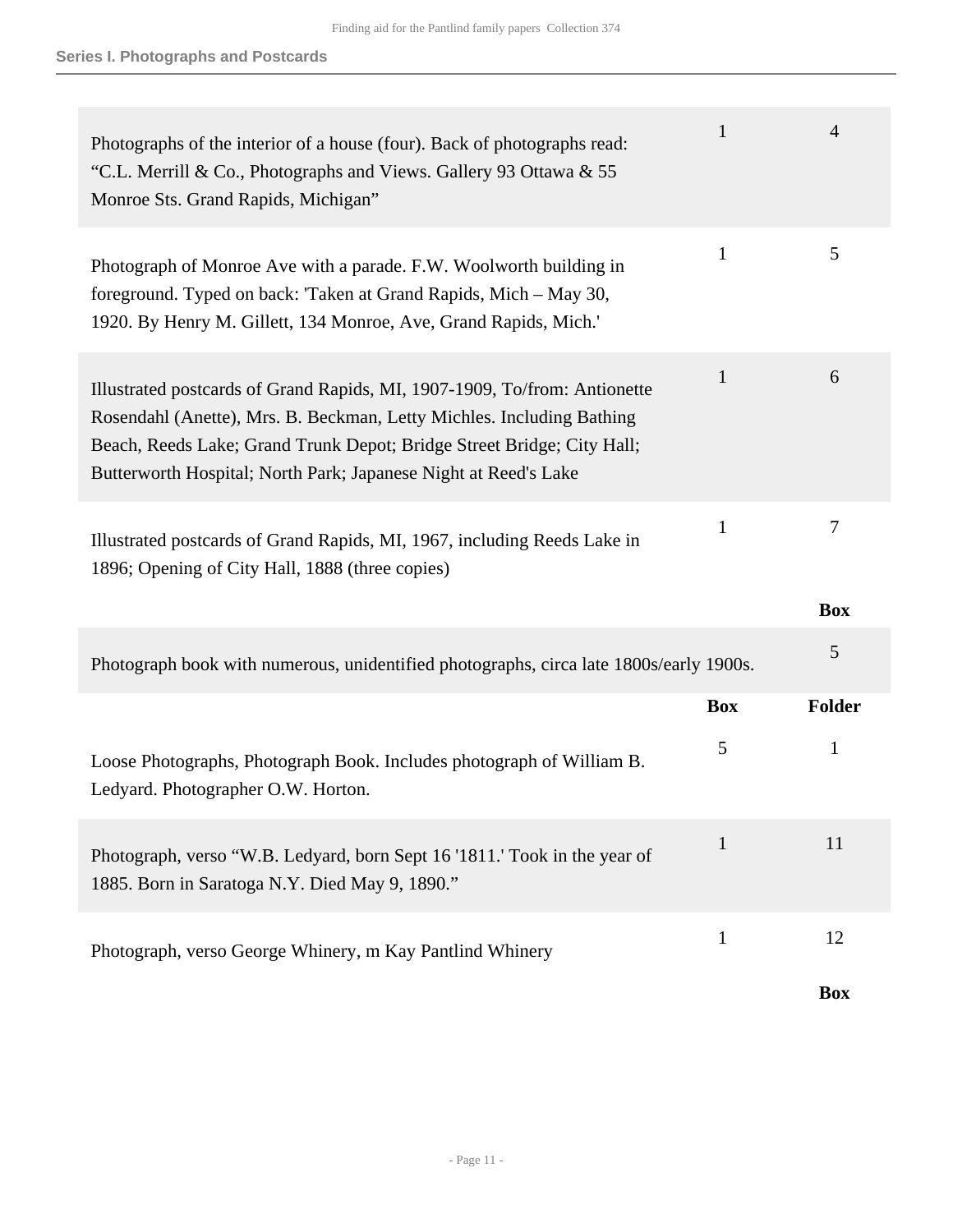| Photograph of an early 1900's racing car, with an unidentified driver. A coat of arms is<br>depicted on the side of the car.                                                                                   | 7              |
|----------------------------------------------------------------------------------------------------------------------------------------------------------------------------------------------------------------|----------------|
| Three photographs of Hilda Pantlind (born April 4, 1911) as a child.                                                                                                                                           | 7              |
| Photograph of John. Written on back "Best wishes to Katherine. John. Florida-Michigan<br>'30." Note indicates it may be John Collins, a piano player.                                                          | 7              |
| Photograph of J. Boyd Pantlind and Fred Z. Pantlind, sitting in a buggy.                                                                                                                                       | 7              |
| Drawing of William B. Ledyard                                                                                                                                                                                  | $\overline{7}$ |
| Photograph of Hilda Hummer Pantlind with daughter Katherine Pantlind Whinery.<br>(Identification of individuals given with a question mark).                                                                   | 7              |
| Drawing/Painting of Willie Barker (George Whinery's uncle) as a child.                                                                                                                                         | $\overline{7}$ |
| Photograph of a young boy and girl with a doll and a dog.                                                                                                                                                      | 7              |
| 1912 photograph of Katherine Pantlind Whinery (born January 28, 1910) and Hilda<br>Pantlind (born April 4, 1911).                                                                                              | 7              |
| Photograph of five men, identified as Boyd, Andrew, Frank, Fred and Frank II. A later<br>note indicates that J. Boyd Pantlind is in the photograph. Also written on the matboard is<br>"HMMBA, Florida, 1921." | $\tau$         |
|                                                                                                                                                                                                                |                |

### <span id="page-11-0"></span>**Series II.Scrabooks**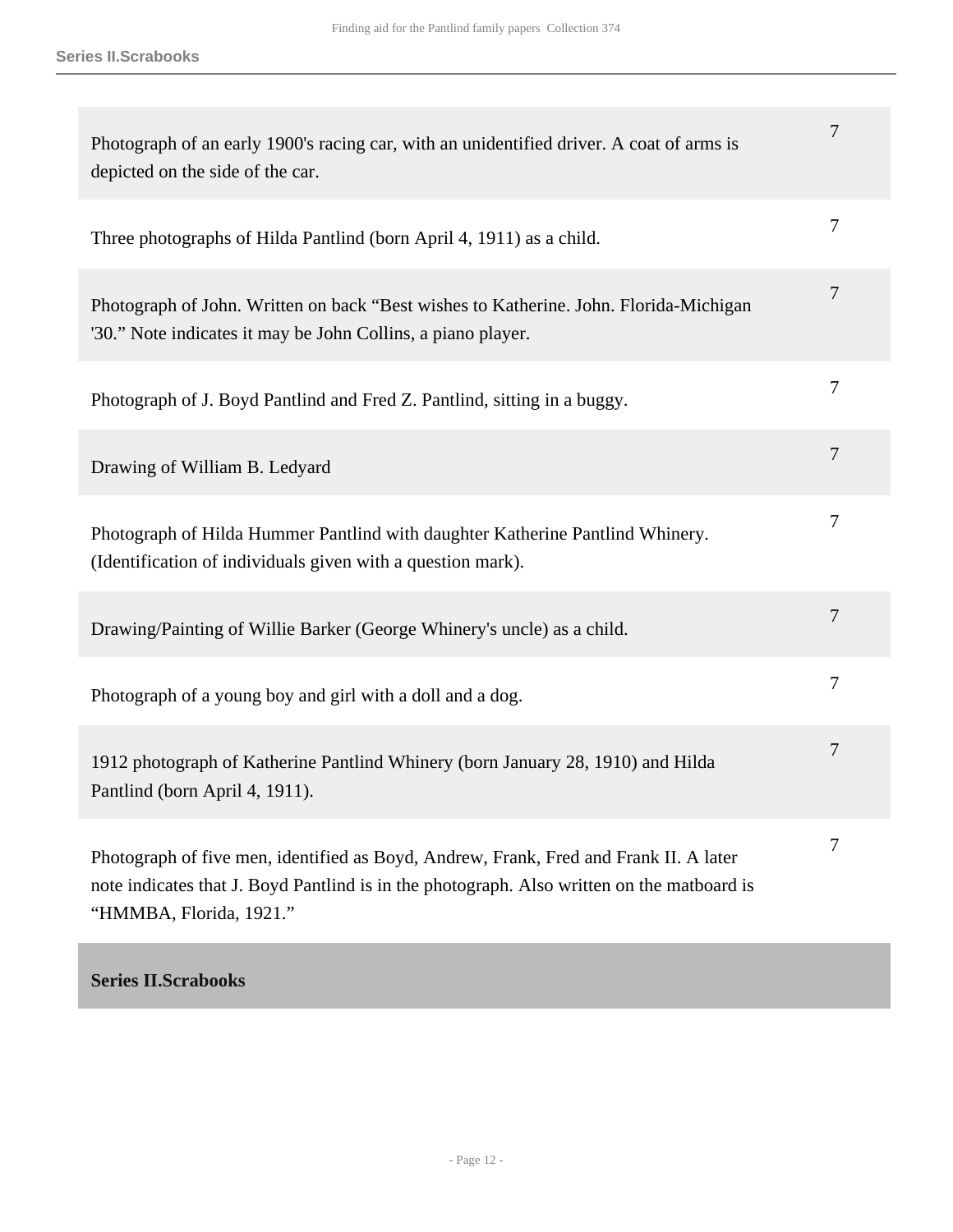#### **Scope and Contents note**

The collection contains several scrapbooks. Brief summaries of the scrapbook contents are provided below.

The Whist Club: Three items from the Whist Club are included in the collection: a yearbook, a menu and a scrapbook from a trip. Whist is a card game that was developed in the 17th century. The items in this collection are from a Grand Rapids club in the 1890s.

John T. Pantlind Scrapbook, 1860s-1880s: primarily includes newspaper clippings and hotel bills of fare (menus). The material is generally from Nevada, California, Michigan, New York, Chicago and Washington, D.C. Some of the hotels included are the Ormsby (Carson City, NV), the Hibbard House (Jackson, MI), the Russell House (Detroit, MI), the Morton (Grand Rapids, MI) and the Bancroft House (East Saginaw, MI). Also included is an 1878 subpoena regarding the court martial of Major General Fitz-John Porter.

George E. Pantlind Scrapbook, 1850s-1870s: includes numerous items related to the University of Michigan, such receipts, commencement programs and alumni dinner invitations. Also included in the scrapbook are local theater bills, hotel bills of fare (menus), drawings, dance cards, wedding invitations and obituaries. In addition, a January 5, 1852 letter from George to his Aunt Jennie Dyckman claims to be his first letter.

Jessie Pantlind Scrapbook: contains mostly newspaper clippings, wedding invitations and obituaries. The newspaper clippings are generally articles that are anecdotal or humorous, contain etiquette advice or are religious (ie, sermons). A few of the newspaper articles mention Grand Rapids or members of the Pantlind and Aldrich families.

|                                                                                                                                                                      | Box | <b>Folder</b> |
|----------------------------------------------------------------------------------------------------------------------------------------------------------------------|-----|---------------|
| "The Whist Club," yearbook. Inscribed: "With my [my] compliments.<br>Chas S. Hazeltine. Barnhart's Best [illegible]" In Memoriam section lists<br>George E. Pantlind |     | 8             |
| The Whist Club Trip to Bear Lake, June 17-21, 1897. "Mark it B."                                                                                                     |     |               |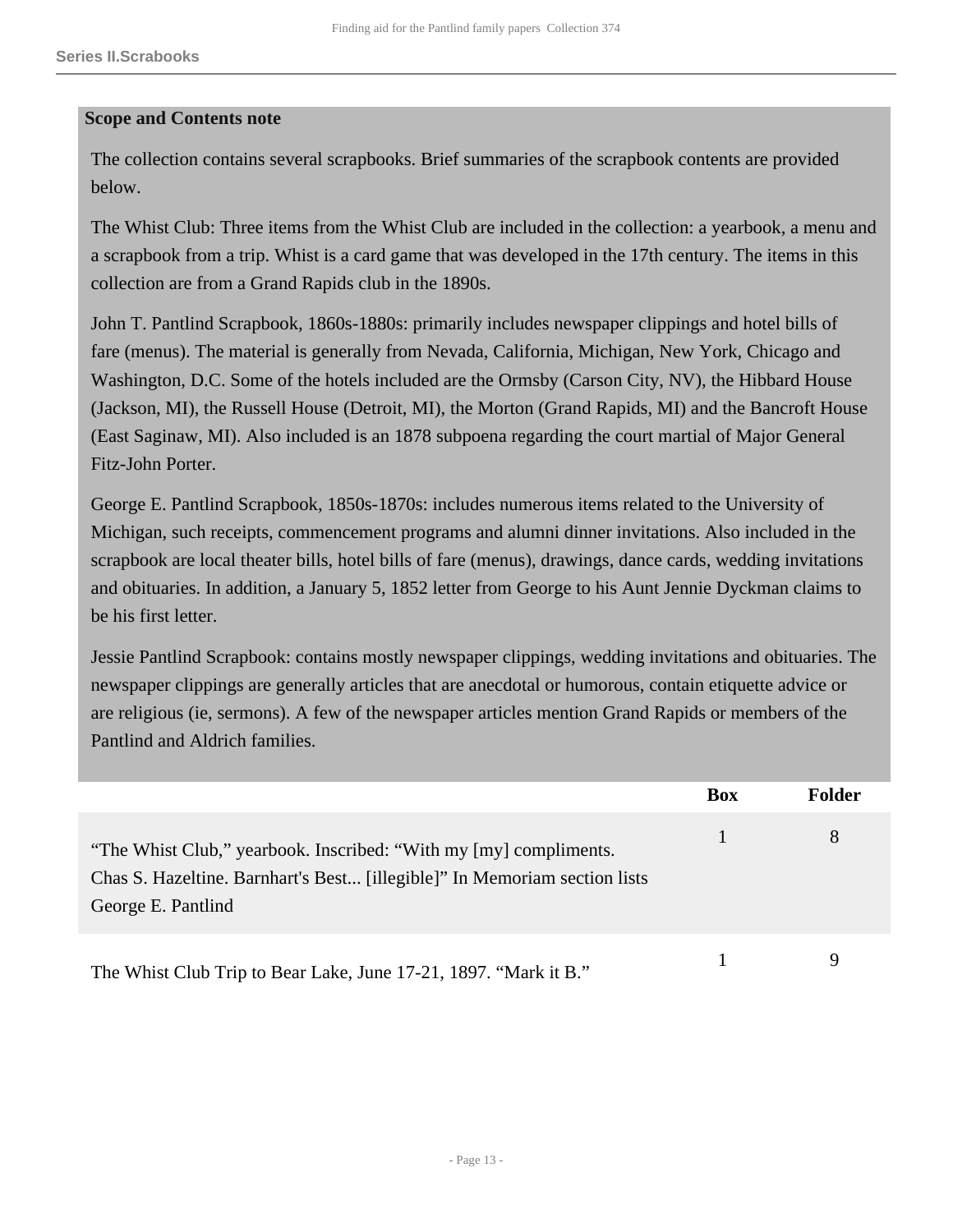| Dinner to The Whist Club, April 30, 1898, J. Boyd Pantlind, dinner menu<br>with photographs         | $\mathbf{1}$ | 10             |
|-----------------------------------------------------------------------------------------------------|--------------|----------------|
| "Her Book: An Engaged Girl's Record Book." For Isabel Wylie, fiancée<br>Archibald Angus McLeod, Jr. | 5            | XX             |
| Loose Photographs, Engagement Book                                                                  | 5            | $\overline{4}$ |
| Loose Papers, Engagement Book. Includes 1843 A.V. Pantlind Letter of<br>Recommendation              | 5            | 5              |
|                                                                                                     |              | <b>Box</b>     |
| John T. Pantlind Scrapbook                                                                          |              | $\overline{4}$ |
| George E. Pantlind Scrapbook                                                                        |              | 3              |
| <b>Jessie Pantlind Scrapbook</b>                                                                    |              | 5              |
|                                                                                                     | <b>Box</b>   | Folder         |
| February 17, 1933 Grand Rapids Herald, from Jessie Pantlind's Scrapbook                             | 5            | $\overline{2}$ |
| Loose Pages, Jessie Pantlind Scrapbook                                                              | 5            | 3              |

#### <span id="page-13-0"></span>**Series III: Naval Records**

#### **Scope and Contents note**

In the 1920s, Fred Z. Pantlind served in the local U.S. Naval Reserve. This series contains mostly administrative and financial records, such as correspondence, newsletters, receipts and bookkeeping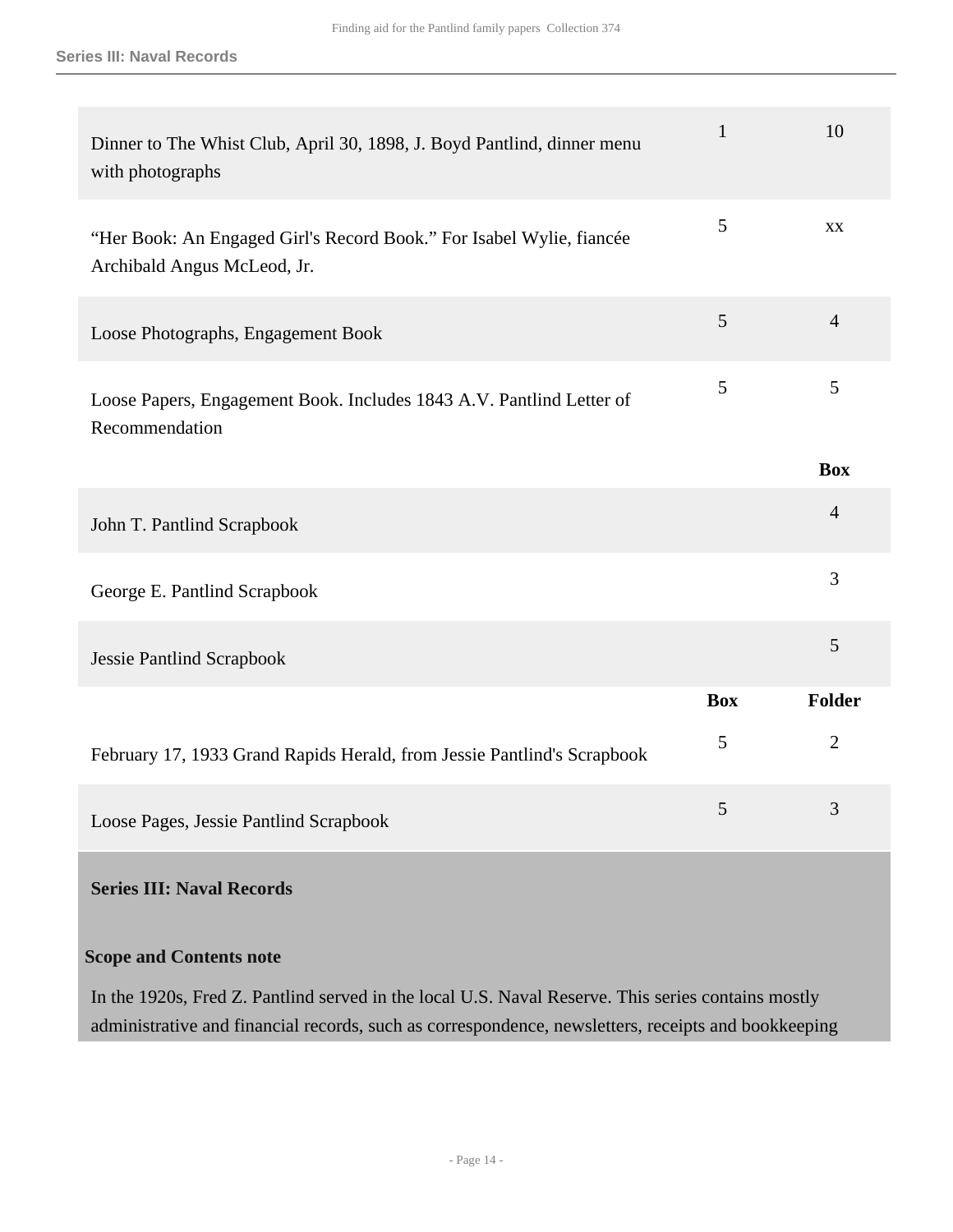records. Also included are several articles regarding the Navy, including information pertaining to the 1927 Geneva Naval Conference.

|                                                                                                           | <b>Box</b>     | Folder         |
|-----------------------------------------------------------------------------------------------------------|----------------|----------------|
| Handwritten index for some of the naval records                                                           | $\overline{2}$ | $\mathbf{1}$   |
| District Reserve Order, 1927                                                                              | $\overline{2}$ | $\overline{2}$ |
| Naval Reserve Bulletin, 1928                                                                              | $\overline{2}$ | 3              |
| Unit Order, 1926                                                                                          | $\overline{2}$ | $\overline{4}$ |
| District Staff Headquarters Memorandum, 1927-1928                                                         | $\overline{2}$ | 5              |
| Report of Receipts and Disbursements on Account of Armory at (Naval)<br>Grand Rapids, Michigan, 1923-1928 | $\overline{2}$ | 6              |
| Memorandum and blank Disbursement Vouchers, 1928                                                          | $\overline{2}$ | $\overline{7}$ |
| Memorandum (Armory Accounts), 1926                                                                        | $\overline{2}$ | 8              |
| Bank records (canceled checks, deposit slips, statements, salary invoices),<br>1922-1928                  | $\overline{2}$ | 9              |
| Petty cash records/receipts, 1926-1928                                                                    | $\overline{2}$ | 10             |
| Articles/Papers, Text of a Speech, 1928 and undated                                                       | $\overline{2}$ | 11             |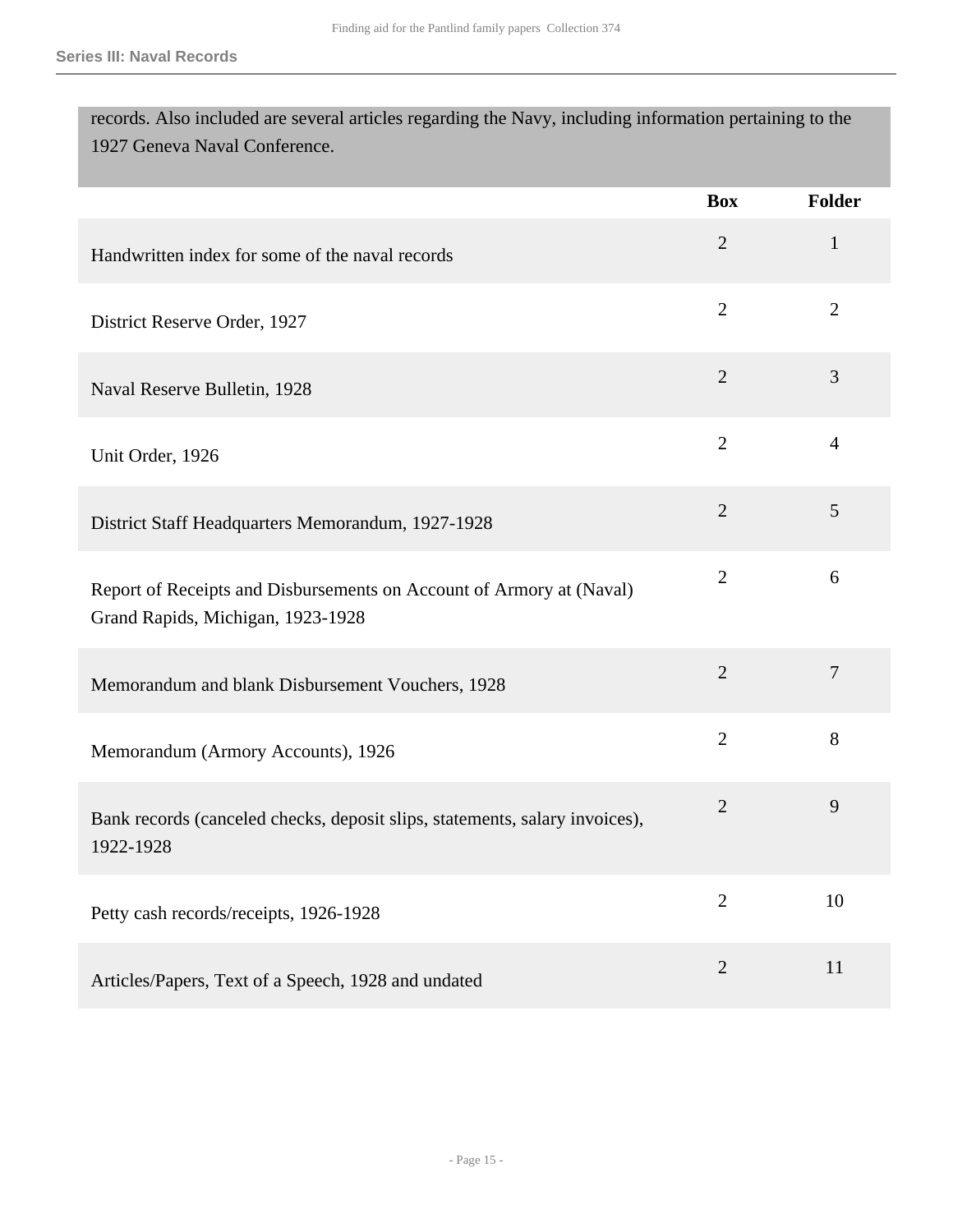<span id="page-15-0"></span>

| Correspondence and Memorandums, 1926-1927                                            | $\overline{2}$ | 12        |
|--------------------------------------------------------------------------------------|----------------|-----------|
| Receipts, 1926-1928 (furniture, utilities, supplies, uniforms, weapons)              | $\overline{2}$ | 13        |
| Great Lakes Bulletin, newsletter, April 23 and 30, 1927                              | $\overline{2}$ | 14        |
| Weekly News Letter, Staff Headquarters, Ninth Naval District, 1927                   | $\overline{2}$ | 15        |
| Correspondence, Receipts: Army and Navy Register, Army & Navy<br>Magazine, 1927-1928 | $\overline{2}$ | 16        |
| Correspondence related to travel, 1927                                               | $\overline{2}$ | 17        |
| Correspondence, 1926-1928 – Invitations, Statement of Receipts and<br>Disbursements  | $\overline{2}$ | 18        |
| List of pledges (alphabetical) with adding sheets attached                           | $\overline{2}$ | $19 - 20$ |
| Grand Rapids Boat and Canoe Club, correspondence, 1926-1927                          | $\overline{2}$ | 21        |
| Newspaper articles (typed), 1927                                                     | $\overline{2}$ | 22        |
| Articles/Papers about the Geneva Naval Conference, 1927                              | $\overline{2}$ | 23        |
| <b>Series IV. Genealogy</b>                                                          |                |           |
| <b>Scope and Contents note</b>                                                       |                |           |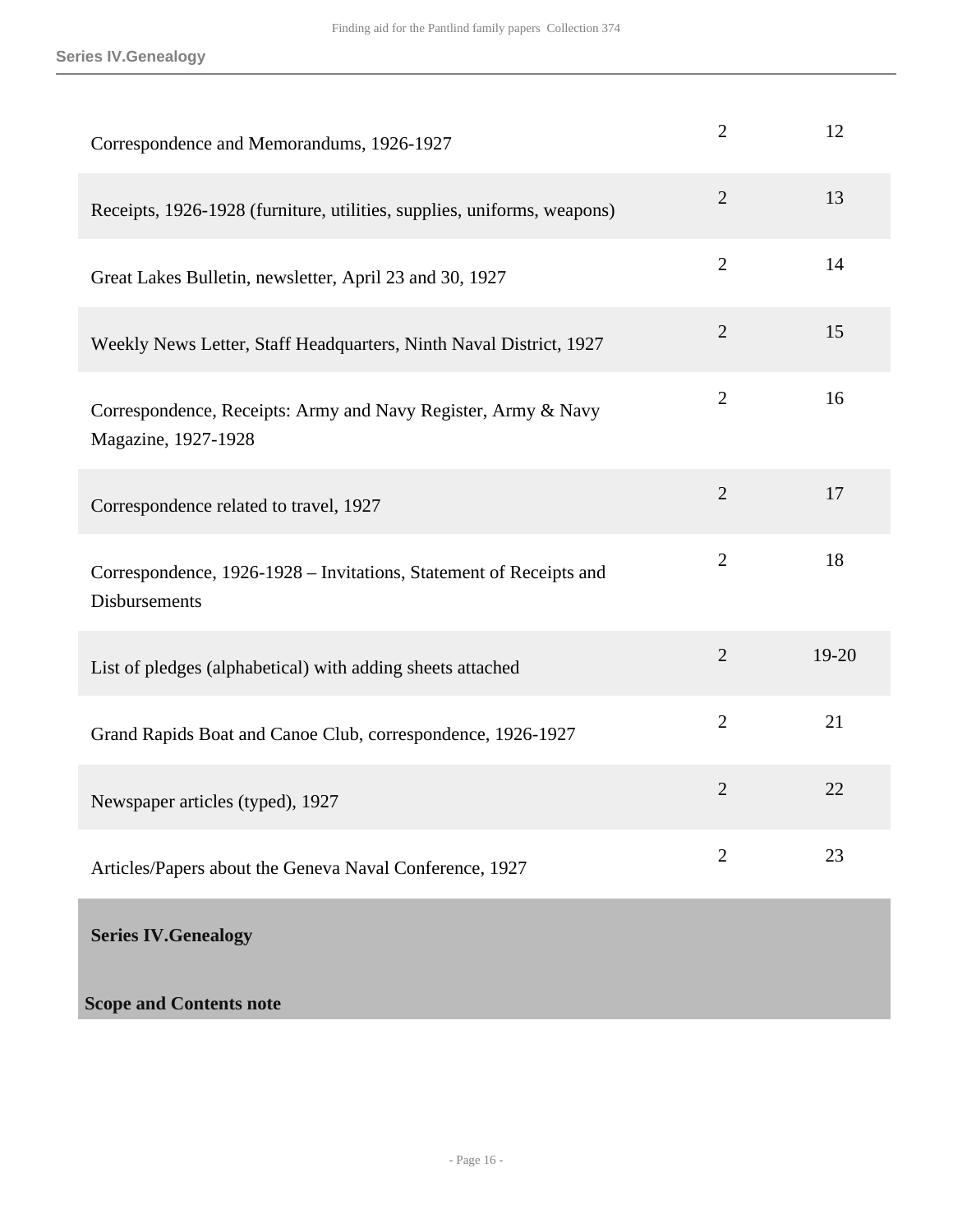Miscellaneous items related to the family genealogy. Specific items include a book on the George Aldrich family and family trees for Stephen Aldrich, William B. Ledyard and James Boyd Pantlind.

|                                                                                                                                                         |            | <b>Box</b>    |
|---------------------------------------------------------------------------------------------------------------------------------------------------------|------------|---------------|
| Book: George Aldrich Genealogy, Descendants of George Aldrich of Mendon, Mass.,<br>Volume II. Compiled by Alvin James Aldrich.                          |            | 6             |
|                                                                                                                                                         | <b>Box</b> | <b>Folder</b> |
| Correspondence, 1970-1983                                                                                                                               | 1          | 13            |
| Biography of Moses V. Aldrich; Article on Sundial sculpture (given)<br>by Katherine Aldrich Blake in 1925 in memory of her father, Moses V.<br>Aldrich) | 1          | 14            |
| <b>Family Tree Information</b>                                                                                                                          | 1          | 15            |

#### <span id="page-16-0"></span>**Series V.Miscellaneous**

#### **Scope and Contents note**

This series contains two books related to the Department of Conservation, a biographical book with an entry for J. Boyd Pantlind and a home decorating catalog addressed to Jessie Pantlind.

|                                                                                                                                        | <b>Box</b> |
|----------------------------------------------------------------------------------------------------------------------------------------|------------|
| Book: Biennial Report, The Department of Conservation, State of Michigan, 1925 and<br>1926. Fred Z. Pantlind listed as a Commissioner. | h          |
| Book: Proceedings, Department of Conservation, Vol. 1, 1921-1922                                                                       | n          |